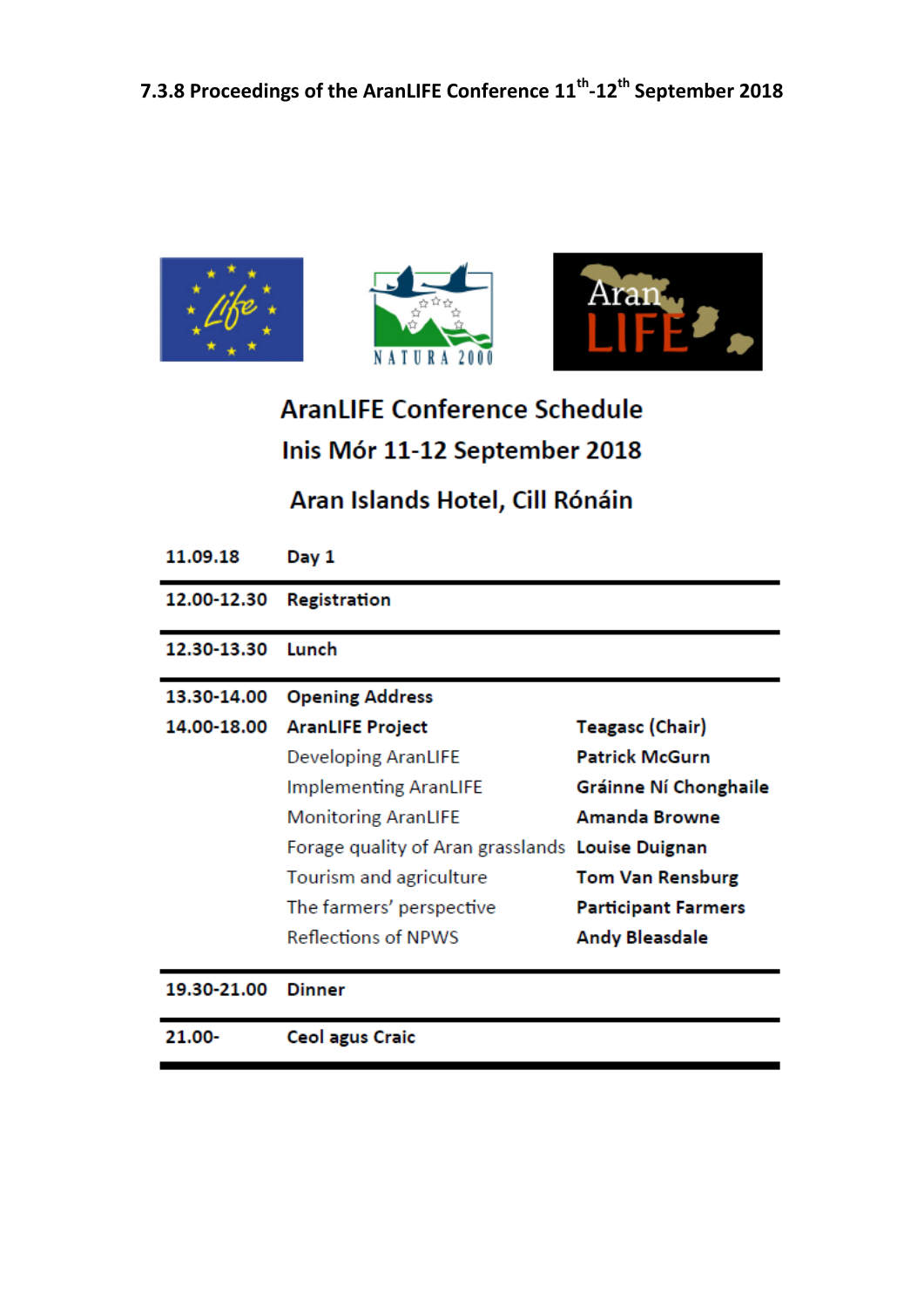# **AranLIFE Conference Schedule** Inis Mór 11-12 September 2018

| 12.09.18           | Day 2                                      |                        |
|--------------------|--------------------------------------------|------------------------|
| 9.30-12.30         | <b>Farm Walks</b>                          |                        |
|                    | <b>Farm Visit A: The Machair Walk</b>      |                        |
|                    | Farm Visit B: The Winterage Loop           |                        |
|                    | Farm Visit C: The Cliff Walk               |                        |
|                    | Aran Islands Hotel, Cill Rónáin            |                        |
|                    |                                            |                        |
| 12.30 - 1.30 Lunch |                                            |                        |
|                    | 13.30-15.00 Lessons Learnt - Future Policy | <b>Teagasc (Chair)</b> |
|                    | The EU perspective                         | Míchéal O'Briain       |
|                    | Learning Lessons for Future Policy         | <b>Gwyn Jones</b>      |
|                    | The Irish approach                         | <b>DAFM</b>            |
|                    | <b>Discussions</b>                         |                        |

AranLIFE held a conference on the 11th and 12th of September 2018 in the Aran Island Hotel, Inis Mór. The conference detailed the AranLIFE approach in implementing a multi farmer programme in a high nature value farmland area which was locally led and incorporated a results based element. The project team and participant farmers outlined the works completed and overall findings. The talks detailed how the project came about and detailed how this locally led, results-based schemes approach could have a role in other High Nature Value farming areas.

On the second day there was a series of farm visits where examples of the completed works were visible and discussions facilitated among the participants on the project and its outputs. The conference concluded with a session on future policy and how the findings of AranLIFE could be incorporated into policy in similar High Nature Value areas both in an Irish and European context. The conference was an excellent opportunity to present the findings of AranLIFE to a wider audience as it included a range of interested individuals and groups including farmers from the islands and other High Nature Value farming areas, Government bodies including representatives from Northern Ireland, academic institutes, NGOs and media representatives.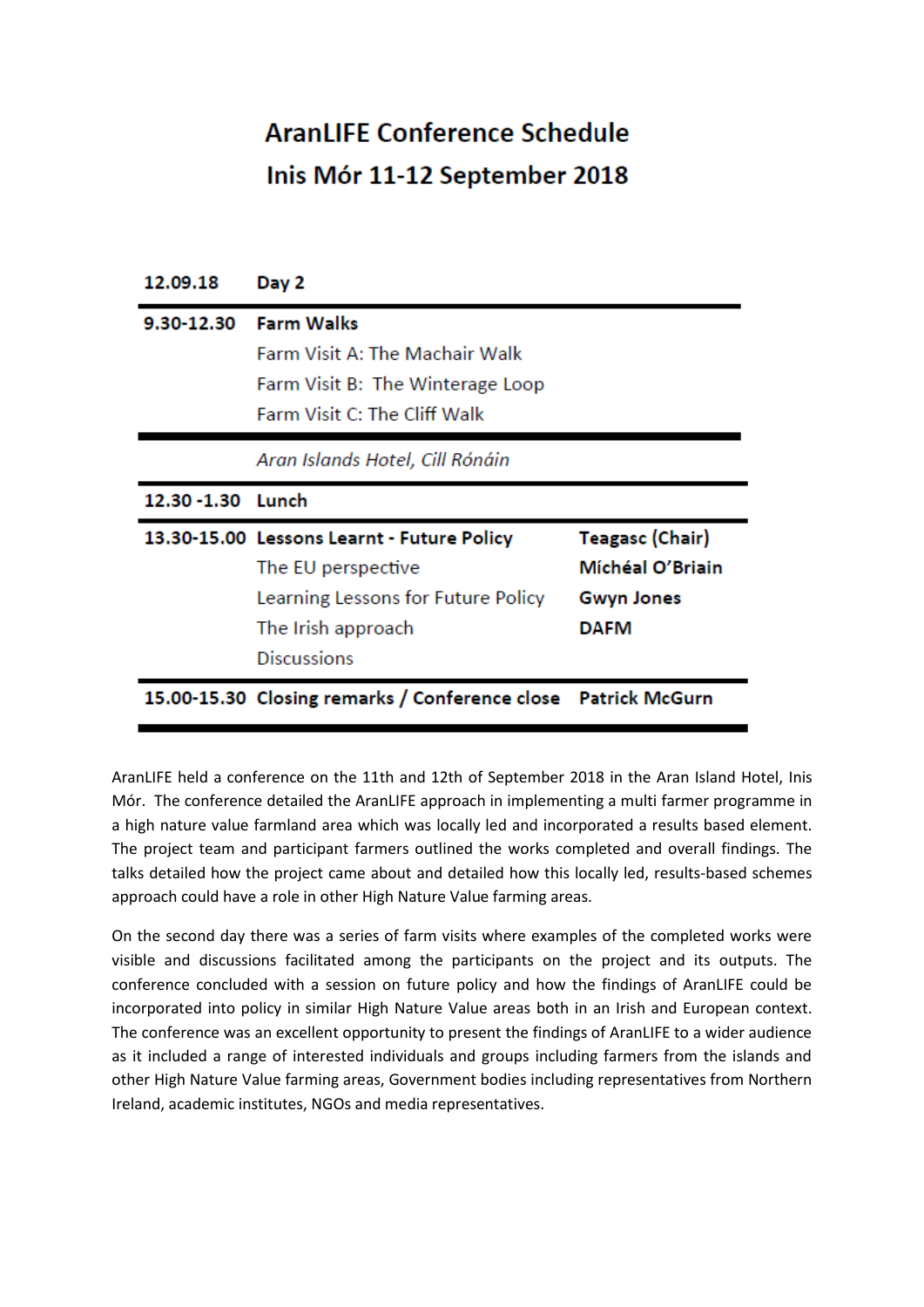#### **Opening address Dr Aodhán Mac Cormaic.**



Dr Mac Cormaic highlighted how the islands are an integral part of Ireland's heritage and the role of the Department is to ensure that sustainable vibrant communities continue to live on the islands. Agriculture on the Aran Islands is a central plank of this sustainability, not just in the food it produces but also in all the other services it supplies. Over 250,000 tourists visit the islands each year to take in the unique landscape and the magnificent flora maintained by the system of farming still practised on the

islands. The islands are home to a range of habitats and plants rare in a European context and we have a moral duty as a nation to maintain them for ourselves and future generations.

DCHG was approached by a range of groups interested in developing a project for the islands that help solved some of the issues that had been identified by the farmers after a number of discussions. Whilst they had the ideas and identified funding they were having difficulty getting an organisation to co-ordinate the project, which is a requirement for a LIFE project. Despite difficult economic times, DCHG could see the potential in the project and therefore willing to step in and supply whatever technical, administration and financial help we could to make it happen.

The result was the AranLIFE project, a 2.5 million Euro project, 75% co-funded by the EU with the remainder of the funding from DCHG, Teagasc, DAFM, Fáilte Ireland, Heritage Council and Galway County Council. The diversity of these funders highlights that whilst they have different interests they recognise the importance of agriculture to the wider community, in terms of heritage, biodiversity, culture and tourism.

DCHG are pleased to see the progress with AranLIFE, the range of actions taking place on the ground, such as the removal of encroaching scrub, improving access, provision of water for the grazing cattle and also the quality of the information produced. Booklets on the islands wildlife, the newsletters and general communication through the media. The interest and enthusiasm of the project team and the participant farmers have led to a successful project and also given a framework to see how such projects can be developed and indeed how departments can support such actions in other areas.

DCHG are delighted to hear that the AranLIFE team were successful in putting together a successful application to the European Innovation Partnership and the department are happy to be involved as partners in the new project, Caomhnú Árann. DCHG we will work with the other partners, Teagasc, NPWS, Farmers and Fáilte Ireland offering any technical and financial (or administration) support we can to the new project so it can build on the success of AranLIFE and contribute to the next stages of the Rural Development plan to improve policy that recognises the importance of High Nature Value agriculture in maintaining much of Ireland's biodiversity.

Dr Mac Cormaic thanked and acknowledged all the funders, The EU LIFE programme, Teagasc, DAFM, Fáilte Ireland, Heritage Council and Galway County Council, the steering group and project advisory group and the farmers of the island for their support and encouragement and the AranLIFE project team Patrick, Amanda, Gráinne and Louise for their hard work and enthusiasm in delivering the project.

#### *(Translated from Irish)*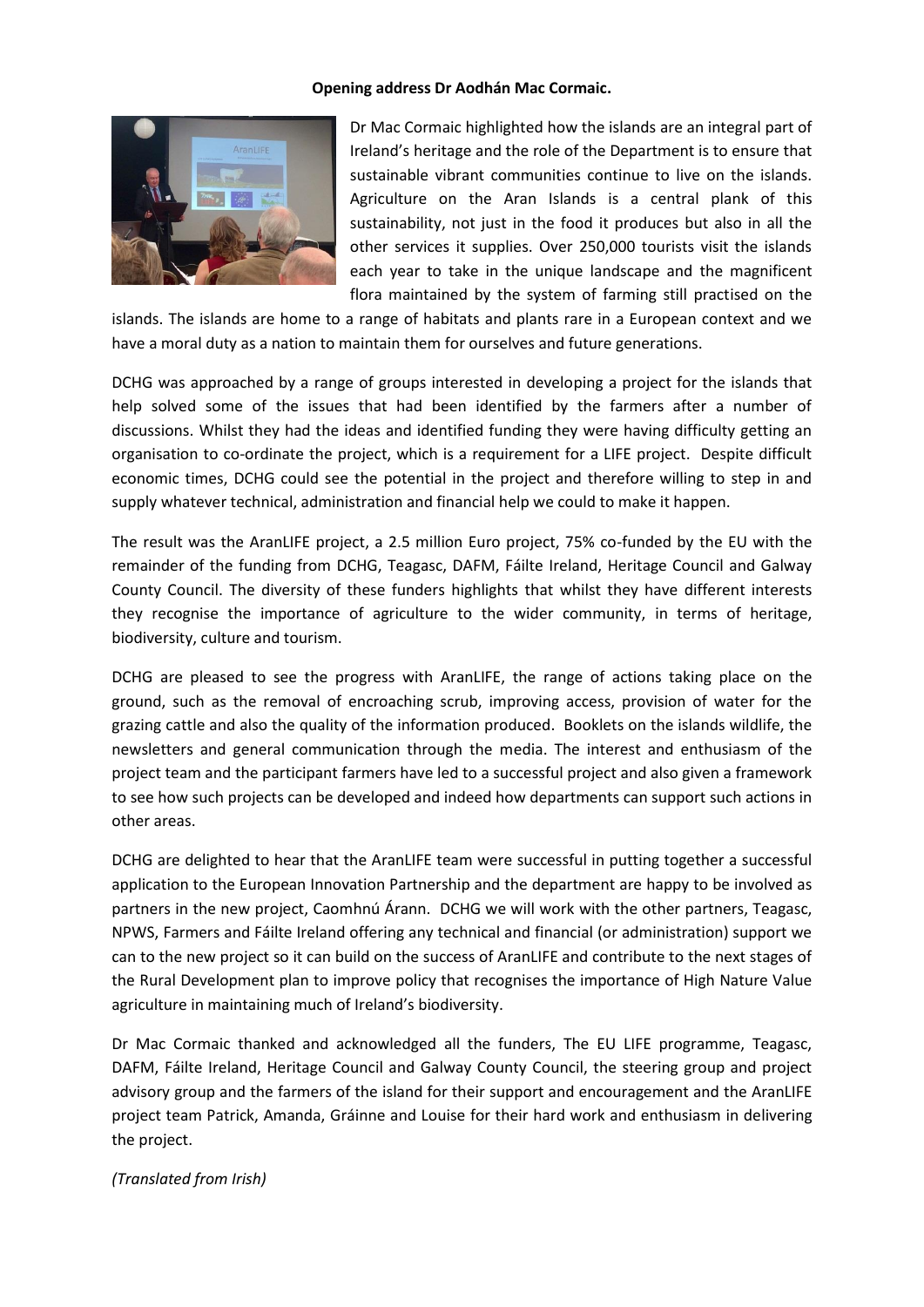#### **Developing AranLIFE, Dr Patrick McGurn, AranLIFE Project Manager**



Dr Patrick McGurn, Project Manager of AranLIFE, spoke about how the project started. The Aran Islands have been known for their agricultural output. As far back as 1684 Ó Flaithbheartaigh wrote "Among these stones is very sweet pasture so that beef and mutton are better and earlier in season here than elsewhere; and of late there is plenty of cheese & tillage". He explained how this is still the case with the island producing good quality beef cattle that are finished elsewhere in Ireland. Grazing

occurs all year around with no housing or silage made, parts of the farm are grazed during the summer with the outer areas left ungrazed to supply a bank of grass for winter grazing. He explained how this agricultural system has an associated high nature value producing grassland habitats rich in wildflowers and other wildlife.

However poor economics returns from the agriculture system and limited room for expansion is changing the landscape of the islands, with lower grazing levels resulting in increase of scrub, leading to loss of grasslands and their associated flora.

Changes in the farm structure have been documented, for example the report from the Heritage Council in 2010 surveyed farmers and highlighted many of the issues. A post graduate report produced around the same period concluded that whilst existing agri-environment measures like REPS were positive for the islands they weren't addressing the issues needed for the conservation of some of the habitats which had been designated under the EU Habitats directive because of their importance at a European scale. The Heritage council working with the European Forum for Nature Conservation and Pastoralism (EFNCP) worked with all the various stakeholders to develop a  $\epsilon$ 2.5 million co-funded European project fund with DCHG, Teagasc, DAFM, Fáilte Ireland, Heritage Council and Galway County Council.

The project, called AranLIFE, was based on the Special Areas of Conservation (SAC) on the islands, covering three main habitats, Orchid rich calcareous grasslands (6210\*), Limestone pavement (8240\*)and Machair (21AO\*), all priority habitats under the EU habitats directive and eligible for 75% funding through LIFE. The main areas for the project were:

- Working with farmers to improve the condition on a range of priority habitats
- Defining the characteristics of this High Nature Value farmland area
- Spreading the message of the importance of the habitats
- Linking tourism with agriculture
- Developing a results-based schemes that could be tailored for the islands and other high nature value farming areas which might not be fully served by existing agri-environment schemes.
- Feeding into future policy

To implement the project, a project team was hired consisting of a Project Manager (Dr Patrick McGurn), a Scientific and Technical Officer (Dr Amanda Browne) and Financial and Administration Officer (Gráinne Ní Chonghaile). Part of the work was also administered by Teagasc working with a Walsh Fellowship Student PhD student through the Institute of Technology, Sligo (Louise Duignan).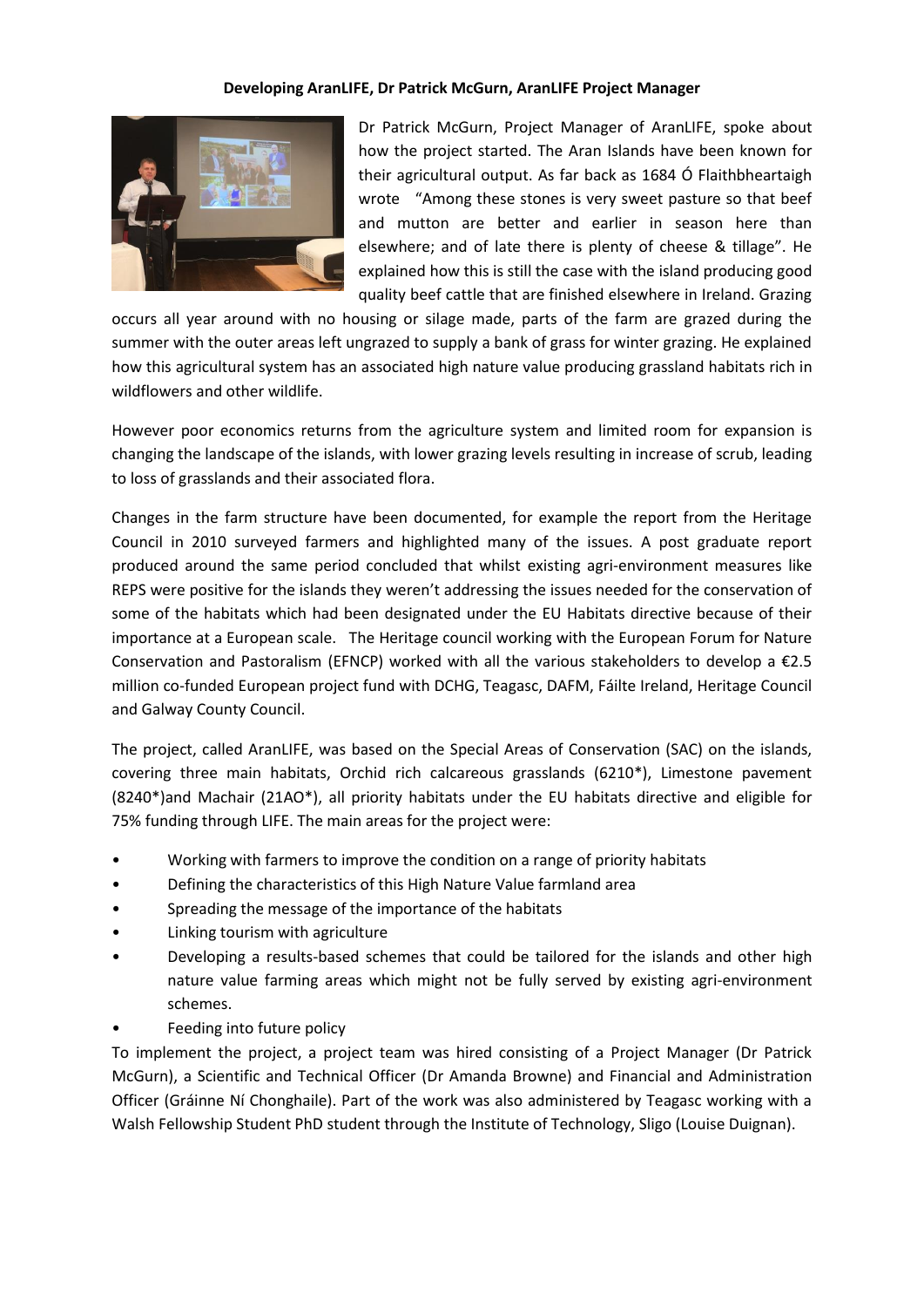A series of meetings was held on each island and farmers were invited to submit an expression of interest, resulting in 101 expressions of interest from 220 farmers. Using selection criteria based on the suitability of the farm, 67 farms were selected.

Along with the farmer, a member of the project team walked the farm and agreed a works plan which was documented in a farm plan. The type of work included, improving access, removal of encroaching scrub from grasslands, provision of water holding features (raincatchers) either through fixing broken ones or building new ones and finally grazing, ensuring grazing levels were sufficient. The project didn't dictate grazing times or grazing levels but held farm walks showing good examples and then developed a scoring system based on their quality. Its purpose was twofold, first of all to encourage adequate grazing and secondly to trial a result based programme which could be developed for future agri-environment programmes.

AranLIFE was a project dealing with agriculture and ecology and the team wanted to know more about the grasslands, what they contained, comparison with other areas, negative positive indicators and also what the yield and feeding value of the forage is, so this was an important aspect of the AranLIFE project. Based on the results and working with the local veterinary surgeon, the project looked at suitable feeding supplements to correct mineral deficiencies identified in the forage analysis.

Highlighting the biodiversity of the islands was also of the project. AranLIFE produced a range of booklets on the plants, butterflies and birds and historic monuments. These are aimed at farmers, islanders and tourists.

The project also looked at the link between farming and tourism, over 250,000 visit the islands every year and a major reason is the landscape and biodiversity which of course is maintained by the farming system. AranLIFE carried out a socio economic study interviewing tourists and farmers which Dr Tom Van Rensberg gave details on in his talk.

The AranLIFE approach has been successful, different interest groups came together as partners supplied advice, gave technical expertise, finance, to ensure successful outcomes both at the beginning of the project and continuing till the end. The approach trialled under AranLIFE can be tailored for other high nature value farming areas which might not be fully served by existing agrienvironment schemes, particularly in relation to the new European Innovation Partnership programmes that have recently been approved within Ireland.

Presentation: Annex 7.3.8.1 [E5 AranLIFE developing\\_Patrick McGurn](7.3.8.1%20E5%20AranLIFE%20developing_Patrick%20McGurn.pdf)



# **Implementing AranLIFE, Gráinne Ní Chonghaile**

Gráinne Ní Chonghaile, Financial and Administration Officer explained how the project was implemented and the different steps taken by the AranLIFE team since the start which brought us to where we are today. It was not an easy task but it was successful due to the co-operation between the different stakeholders.

The farm plan approach was based on accurate mapping data which National Parks and Wildlife Service (NPWS)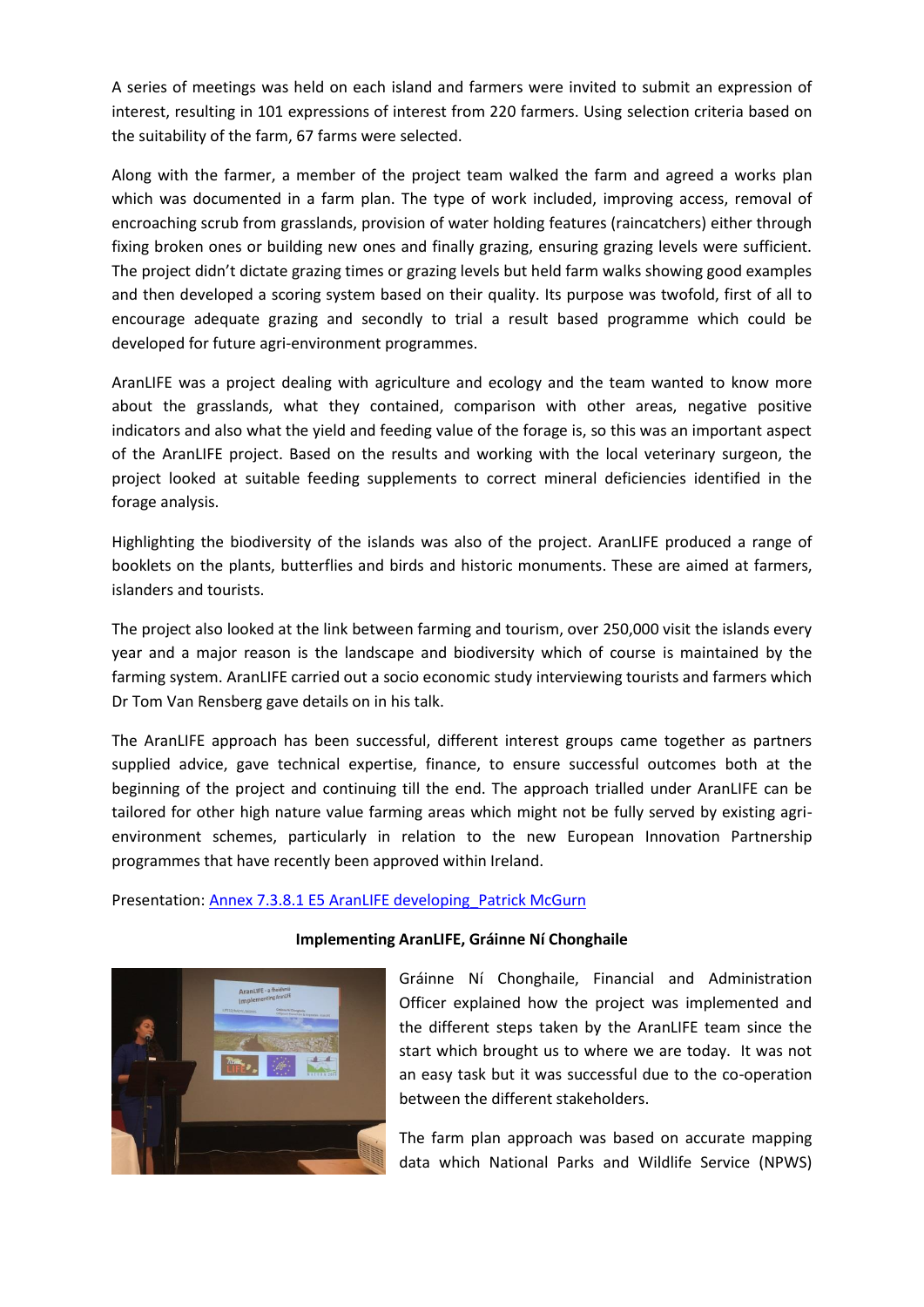were able to provide. This gave us the farmed land parcels details, the SAC boundaries, historic monuments and some existing information on habitat types. Once we had that we could then map in all the different actions. Gráinne presented a working example from Inis Meáin showing how the size and costs of the work were calculated, the coding system used, for example clearance of light medium or heavy scrub, the system used for boreen clearance when improving access. After the farm visit identified the works required, it could then be mapped it, using this system with the areas and the costs involved calculated.

In regard to construction of raincatchers, the team worked with Galway County Council and NPWS, to ensure compliance with planning legislation and adherence to requirements under the Habitats Directive. New tanks were not possible within focal view-points (FVPs) without planning permission, so the mapping system used by AranLIFE allowed us to help comply with this. For the grazing action the project team scored each land parcel based on the quality of the habitat. These scores were then added as another layer within the mapping system and issued to the farmer along with advisory notes on improving the score.

A completed farm plan was presented and explained to the delegates at the conference. 67 farm plans were developed in less than 4 months by 3 members of staff which we considered as a good timeframe as in addition to the actual farm visits there was a huge amount of information to be transferred from the field to GIS – office – excel – publisher – to create a simpler / more accessible version to give to the farmers which could be more easily understood.

The Payment system was explained, farmers got paid for works completed. Once the work was completed the farmer sent in a claim forms, similar to an invoice and received payment after works inspected. The team found farmers were proud of the work and were happy to present the work completed.

In total the following works were completed

- 1. 28km of boreen improvements and 40 gates erected to assist with grazing management
- 2. 92ha scrub / bracken control
- 3. 107 tanks repaired and 103 new ones constructed.
- 4. Optimal grazing plans implemented on 1021ha.
- 5. Reduction in mineral deficiencies in livestock with the development of a suitable supplement which was based on forage sampling of the islands' grasslands
- 6. Work instigated on 29ha of Machair habitat, including seaweed applications, rabbit control and survey work.

Whilst the project processes worked well there are ways of improving the overall administration. Gráinne highlighted some of the difficulties:

- Initial selection process led to a high work load, visiting every land parcel for selection and then again to draw up the farmplan, the highly fragmented farms, travel between the islands. The nature of island living means every task is more time-consuming, relying on weather which has a knock-on effect on work timetables.
- Individual farm plans worked well but the associated administration time is high.
- No specific software package for transferring information between GIS system to excel to a finished plan for the farmer, which increases the margin for error.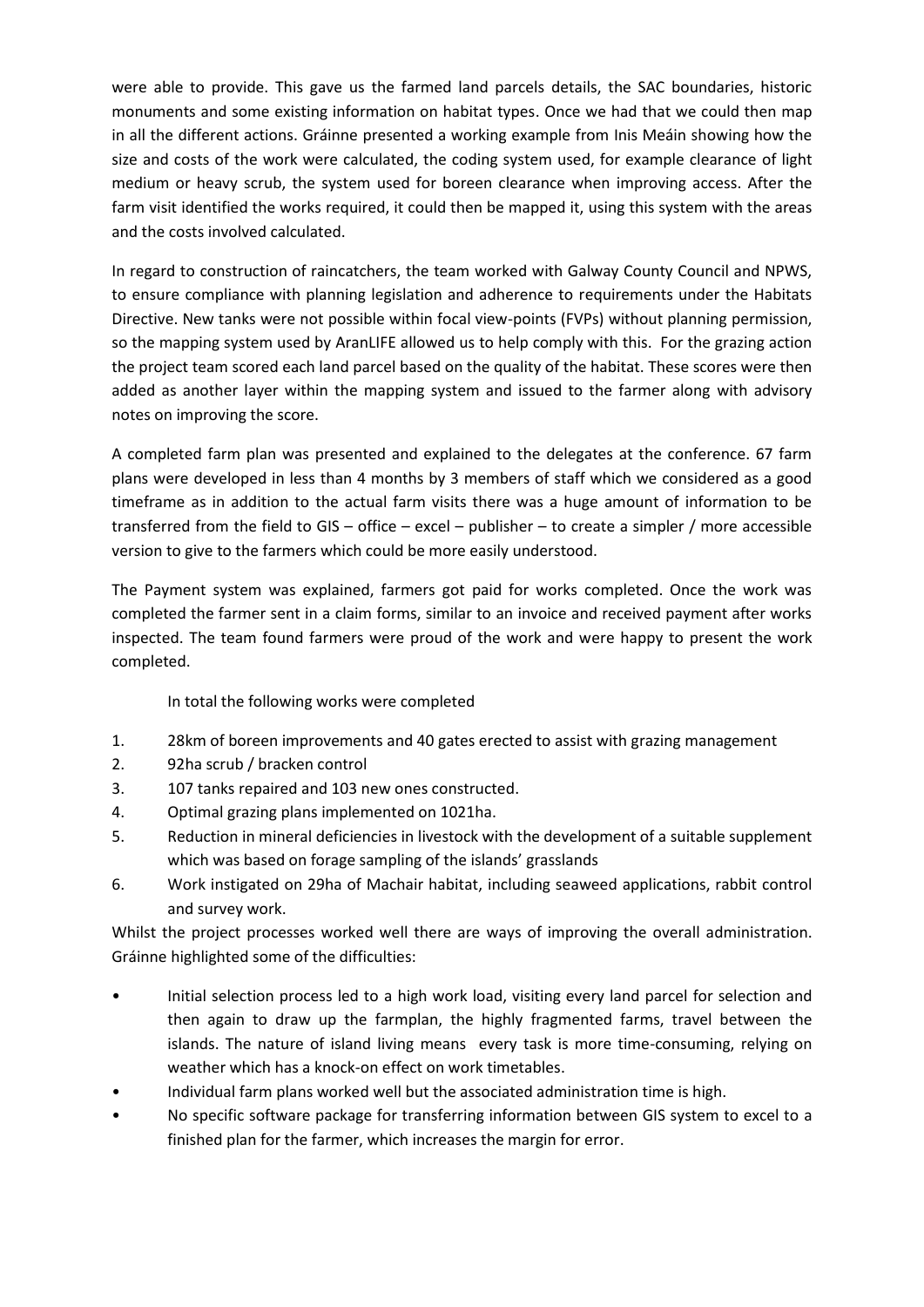On the positive side

- Individual farmplan were good as each farm is different, ongoing communication with farmers, meetings, workshops, built relationships.
- Farm plans were simple so easy to understand, reduced paperwork
- Farmers liked the payments for specific works done approach
- Support from the various organisations.
- Increased farmer and public awareness of the importance of conserving these habitats through farming

AranLIFE shows that locally led projects can work successfully and could be modelled in other HNV areas, where generic agri-environment schemes cannot deliver, when based on the following principles:

- Regular farmer contact
- Organisational support: DCHG / Teagasc / NPWS
- Use of local knowledge and language
- Specific tailored software package
- Farmers preference for payment for works done
- Produce simpler, user-friendly plans/forms/payment process
- Don't underestimate the level of administrative support needed.

*(Translated from Irish)*

Presentation: Annex 7.3.8.2 E5 AranLIFE implementing Gráinne Ní Chonghaile



# **Monitoring AranLIFE, Dr Amanda Browne**

Dr Amanda Browne presented the monitoring approach within AranLIFE. Over 500 relevés were recorded covering a range of grassland types and condition and variations in farm management approaches. The work covered all aspects of monitoring, assessing impact of scrub control, verifying grazing score, monitoring the effects of seaweed applications and the impact of rabbit population on the Machair.

For assessing the scrub control, regrowth was recorded using transect with  $1m^2$  plots every 5m. The number of stems were counted and the percentage cover of target scrub species assessed within the transect. There was also a paired relevé within scrub patch and outside in 'ideal' vegetation for comparison purposes.

Monitoring the grazing impact also formed part of the work. This was based on developing a system whereby farmers get rewarded for the additional work involved, be it supplying extra cattle, building walls, better targeted grazing, all to improve habitat condition. Score 5 was the top score indicative of Priority habitat perceived to be very well managed, indicated by a high number of positive indicator species and an appropriate grazing regime (lacking indicators of undergrazing and overgrazing), down to score 2 which was semi-improved habitat with limited indicators of priority habitat, grass dominated, usually with higher levels of fertility or more recently made grasslands in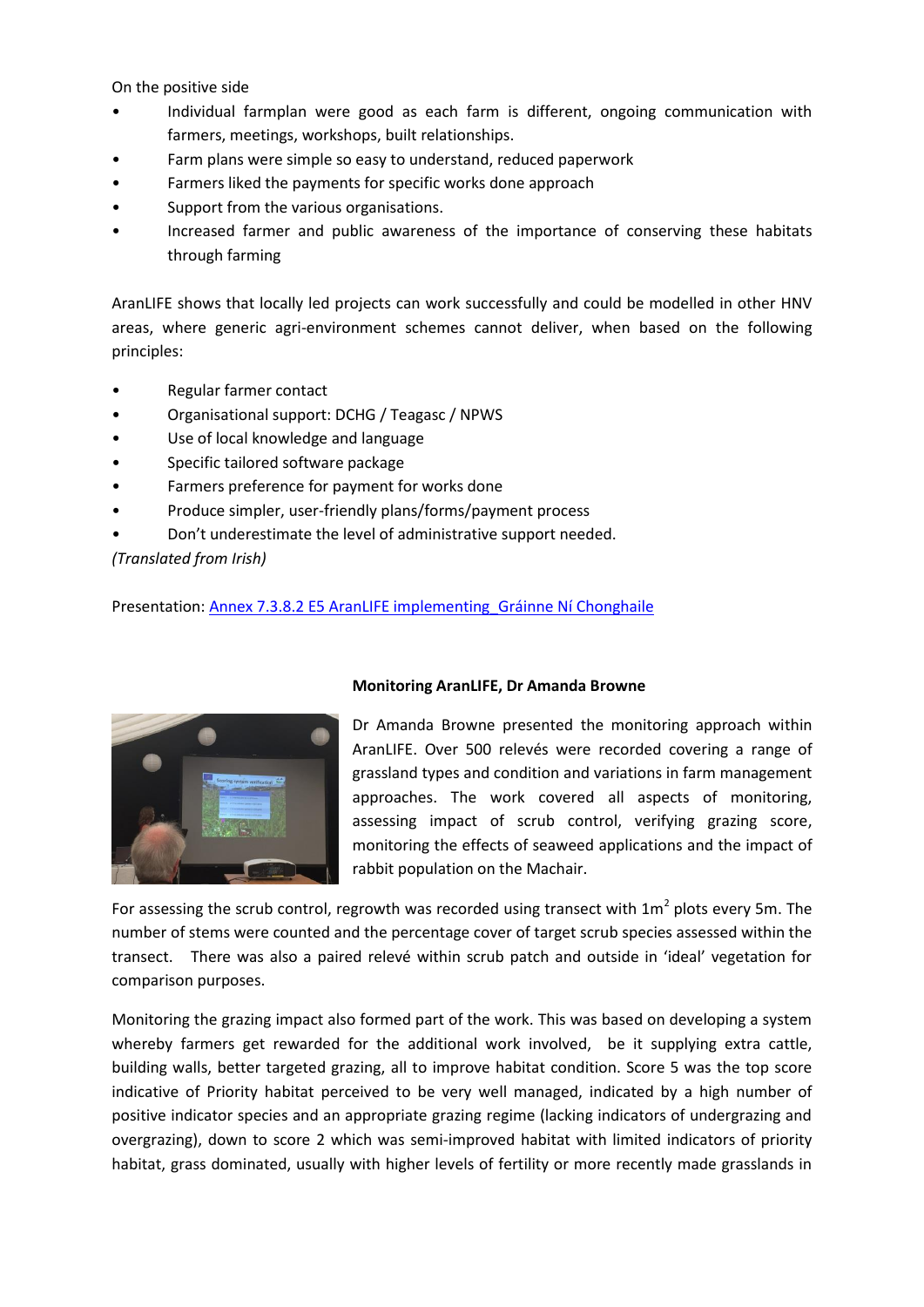an island context. These scores were allocated at a parcel level based on a walk through the field and noting different parameters. To ensure the scoring system was accurate ten  $1m^2$  plots were surveyed within each parcel and the presence of higher plants and dominant bryophytes was noted.

The monitoring showed fields with a higher score had the greater no. of indicator species. Using indicator species from The National list of indicator species used in the assessment of Calcareous grassland, some species 'fit' better than other species and are better indicator species for the Aran grasslands. This is a reflection of management, calcareous grassland across Ireland is managed different, the Burren has set stocking winterage grazing, the Aran Islands has rotational grazing during the winter, and Fermanagh limestone has all year round set stocking but mainly concentrated in summer. The monitoring indicated that past management should be considered more in national assessments particularly in relation to definition of positive and negative species.

Monitoring on the Machair grasslands looked at issues that needed to be addressed including; over dominance of bryophytes, (*Rhytidiadelphus squarrosus* in particular), impoverished Machair with inadequate forage for grazing and damaged areas with high areas of bare sand.

Application of seaweed had a positive effect on impoverished areas and areas of bare sand, seaweed supplied nutrients and organic matter which appeared both to hold water and bind the sand. However continued damage from rabbit grazing diluted the effectiveness of the work.  $1m^2$  rabbit exclusion cages were placed on areas where seaweed was applied and outside seaweed application sites to quantify impact of rabbits.

The results showed inside the cage, grass, broadleaf cover, height and yield were greater cage than outside while bryophyte cover was greater outside the cage, the plants recorded inside and outside the cage were similar. The rabbits are having a negative effect on the Machair and their control needs to be considered in Machair management plans.

AranLIFE is about the management of grasslands dependent on the farming system. The monitoring work added the scientific element to underpin the local expertise and knowledge. In doing so AranLIFE has collated the necessary data to provide information which has been used in the Best Practice Guides and Information sheets produced by AranLIFE**.**

#### Presentation[: Annex 7.3.8.3 E5 AranLIFE monitoring\\_Amanda Browne](7.3.8.3%20E5%20AranLIFE%20monitoring%20Amanda%20Browne.pdf)



#### **Forage quality of Aran Grasslands, Louise Duignan.**

Louise Duignan, PhD researcher with the Institute of Technology, Sligo and Teagasc, presented details of the work she completed with the AranLIFE project. She first gave an outline of the farming and habitat types found on the islands and then the work involved to identify a sustainable grazing model suitable for the farming system on the islands. In this work she looked both to improve the agricultural production output by determining the feeding value of the grasslands and how best to achieve optimal grazing

levels to maintain the species diversity. This was achieved through measuring the production of the different grassland types and recording present stocking rates involved along with species diversity.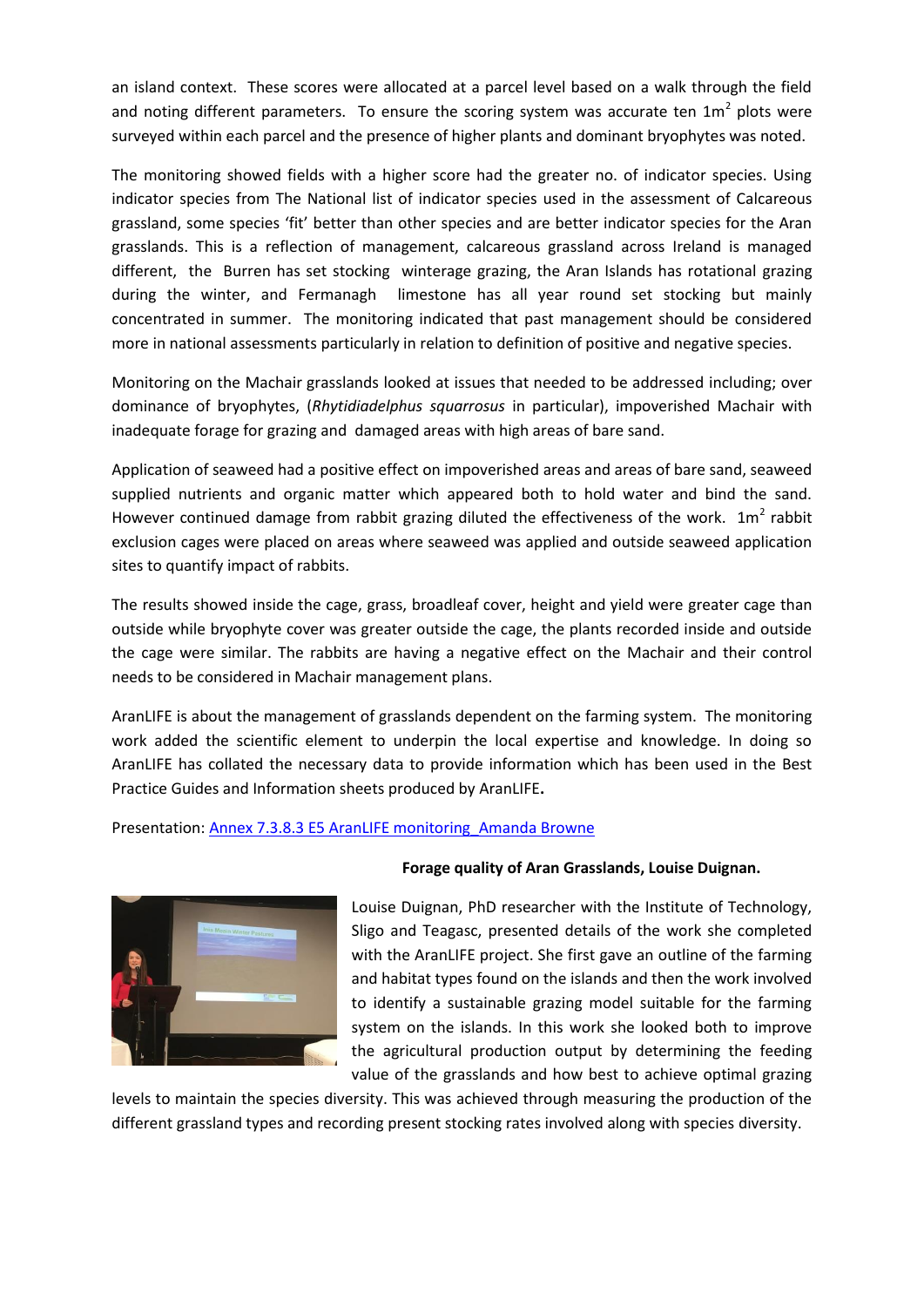Initially she instigated a sampling strategy to determine the different pasture types. Botanical surveys were carried out on over 50 sites and pastures with similar plant communities grouped together. From the analysis, two pasture types were dominant: summer pasture grazed throughout the summer months, and winter pasture, where a bank of summer-grown grass was established for grazing during the winter period.

The nutritional qualities of these pastures were measured. As the winter progressed the Crude Protein content declined whilst the fibre content increased. It was found that from approximately November to March the feeding value of the grasslands were below the nutritional requirements of the livestock. In addition Copper, Phosphorous and Selenium were deficient and some supplementation is necessary for good animal performance.

In terms of optimal grazing levels, above ground production of dry matter was measured using enclosure cages. The yield varied from 1-4.3 tDM/yr/ha on the winter pasture and between 4.5 and 6.7 tDM/ha/yr on the summer pasture. The most productive pasture (highest yielding) had the lowest species richness, whilst the highest species richness was found on the fields with lowest livestock carrying capacity.

# Presentation: Annex 7.3.8.4 E5 AranLIFE Forage Quality Louise Duignan



# **Tourism and Agriculture, Dr Tom Van Rensberg, NUIG**

Analysis of farm finances via the National Farm Survey showed that farming on the islands was not capable of supplying an income equivalent to the average industrial wage and off farm employment where available was a major contributor to income. Many farm households have made significant investments in tourism and have become increasingly dependent on income from tourism. Tourism, agriculture and landscape are thus inextricably

linked and farming underpins the Aran Island economy in two ways, through the sale of agricultural produce and by supporting the tourism economy through its landscape. Landscape externalities are therefore important in contributing to the future of the Aran Islands economy and development as well as to the welfare of individual households.

The studied examined the public good and tourism values associated with AranLIFE conservation actions using a valuation technique (Choice Experiments) to estimate the value of the positive externalities generated by the AranLIFE conservation actions using limestone landscape, orchid rich biodiversity. By surveying tourists visiting the island, it was found they placed a high value on the Aran Islands landscape and the landscape represents an important reason for their visit. The survey estimated, the aggregate benefits provided by the karst limestone pavements and the orchid rich biodiversity are in the region of €59 and €83 per hectare per year respectively. Therefore the positive Willingness To Pay (WTP) values stated by the respondents suggest that the Aran Islands landscape carries significant value and thus deserves to be well protected. From an economic perspective, AranLIFE project actions yielded a high rate of return on public investment (382%).

From the farm survey it was revealed that conservation actions involving in maintaining biodiversity orchid rich grasslands had a cost associated with it, and would requiring an annual payment of  $E160$ per hectare to fully justify extra expense (extra time involved with sensitive management). Where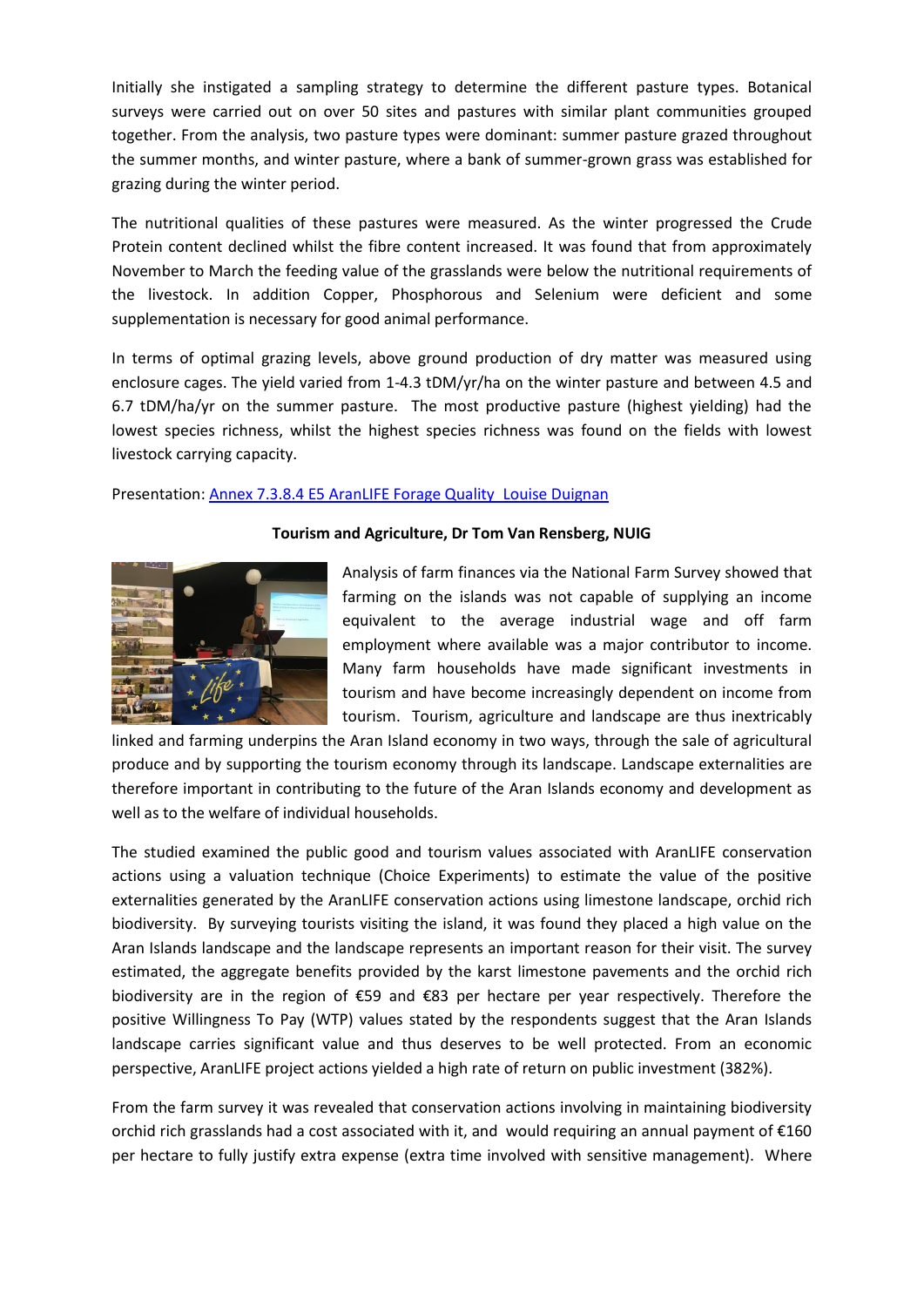the cost wasn't available, it was likely farmers would intensify or reduce farming activity both affecting the ecological integrity of the site.

Presentation[: Annex 7.3.8.5 E5 AranLIFE socio-economic impact\\_Tom Van Rensburg](7.3.8.5%20E5%20AranLIFE%20socio-economic%20impact_Tom%20Van%20Rensburg.pdf)



#### **The Farmers Prospective**

**Domhnall Ó Flaithearta, Inis Mór**, gave an overall view of his farm, made up of a mixture of limestone pavement and calcareous grassland and a mixture of the two. Basically the farm is split into two, summer grazing and winter grazing. No grazing occurs on the winter grazing during summer and then the standing crop is grazed in the winter so he doesn't need cattle housing or make any silage.

Access is an issue on the farm due to so many dispersed land parcels, whilst the barna or stone gates may be a landscape feature when you have 150 fields it can be a lot of work so there is not as much target grazing as previous generations farming the land did. Part of the AranLIFE plan was about improving access on the narrow boreens that link different parts of his farm. He also cleared a lot of scrub, with hazel more common on his farm than briars and it all had to be cleared using hand tools. To improve the water situation he constructed new raincatchers, rebuilt broken ones and made use of some of the springs. All this work allowed more targeted grazing which improved the overall land both in appearance, animal performance and biodiversity. Part of the project involved looking at the performance of cattle on these grasslands and so there was a good opportunity to weigh calves and check animal performance.

Domhnall thought AranLIFE was positive for his farm, he liked the approach of working with the team, walking the farm with a member and jointly deciding what needed to be done. The farm plan approach was good as it outlined the work to be done, where it was to be done and the associated costs involved. *(Translated from Irish)*

Presentation[: Annex 7.3.8.6 E5 AranLIFE Farmer 1\\_Domhnall Ó Flaithearta](7.3.8.6%20E5%20AranLIFE%20Farmer%201_Domhnall%20Ó%20Flaithearta.pdf)



**Pauraic Ó Coincheanainn, Inis Meáin**, spoke about his farm which works on with his father Ruairí. The farm stretches from one end of Inis Meáin to the other made up of 31 different land parcels and about 90 different fields. For a variety of reasons the farm had started to scrub up a bit mainly due to lack of time but also because of water issues. With no rivers on the island, water for livestock is a problem and often the cost of replacing a raincatcher isn't worth the return in terms of extra grazing from a field. So replacing and building new raincatchers was a major part of the AranLIFE plan for his farm.

This wasn't that easy to do as fields that needed water were in the more inaccessible areas and blocks and sand had to be carried

over long distances. It got too labour intensive to carry them so they reverted back to an old bit of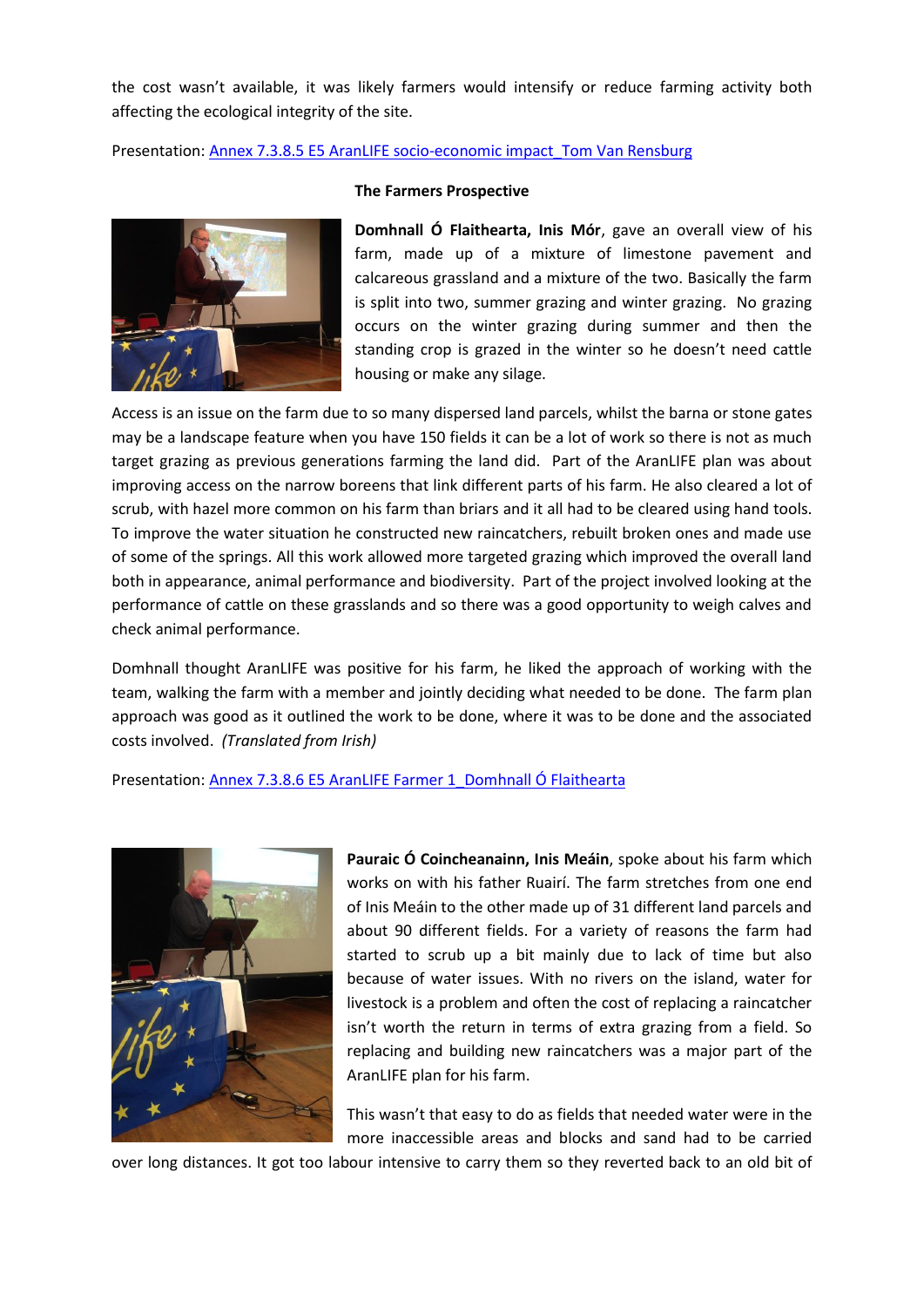technology that hadn't been used for a while, a donkey with baskets. Even with that there was a lot of wall rebuilding as he had to knock walls down for access. Traditionally these were built as bearna (stone gaps) but with 90 fields that's a lot of time so as part of the project he put in a number of gates to help with management, blending them in using stone pillars. He also increased cattle to improve grazing. The AranLIFE project supplied weighing facilities so he can record performance and is happy with the results.

The farm contains Machair, which he explained looks good from a distance but doesn't grow much grass so as part of the AranLIFE project he applied seaweed to the most impoverished areas and the project monitored the results, and for him the results were quite dramatic. He was happy with what was achieved with the project on his farm and thinks it benefited the islands and the farm has improved in terms of agricultural and biodiversity and his interest has increased in both farming and biodiversity. *(Translated from Irish)*

Presentation[: Annex 7.3.8.7 E5 AranLIFE Farmer 2\\_Páraic Ó Coincheanainn](7.3.8.7%20E5%20AranLIFE%20Farmer%202_Páraic%20Ó%20Coincheanainn.pdf)

**Tomás Ó Conghaile, Inis Oírr** told the conference about his farm which is basically a strip from the front of the island to the back. It is less fragmented than many farms on the islands, but still has 8 different land parcels and 49 fields making up over 8 hectares.

He produces suckler calves that are bought by dealers coming from the mainland for finishing elsewhere. But the way he produces the calves also means he produces species rich grasslands but the calves pay better. A lot of the land has been made relatively recently, with Inis Oírr having higher population and more sand, land making probably went on a bit later but he still has the limestone pavement mosaic which is grazed during winter.

On the AranLIFE project the work on his farm concentrated on scrub clearing, water tanks and improving access. Briars, Bracken and blackthorn were cleared from a number of fields. This all had to be done by hand due to rocky ground and he tried to remove as much root without disturbing the sward. Briars came back in from adjacent fields and is getting both sides of wall cleared where there is different ownership should be considered.

He put a lot of work into boreen clearance and keeping them clear as it runs to fields out the back of the island that form part of the winterage and the improvement in access has helped the grazing. He also built raincatchers in the more scrubbed up areas as it enables him to keep cattle on fields a bit longer which helps to prevent scrub regrowth.

Other aspects of the AranLIFE project he liked were the demonstration days and farmer meetings as they gave an opportunity to talk about the islands' farming system which is different than elsewhere. (*Translated from Irish*)

#### Presentation[: Annex 7.3.8.8 E5 AranLIFE Farmer 3\\_Tomás Ó Conghaile](7.3.8.8%20E5%20AranLIFE%20Farmer%203_Tomás%20Ó%20Conghaile.pdf)



#### **Reflections of NPWS, Dr Andy Bleasdale**

Dr Andy Bleasdale, from the Scientific Unit of the National Parks and Wildlife Service, gave a presentation on the islands both from a policy perspective but also from his own personal experience. This spanned his time as a young Irish language student on Inis Oírr, to engaging with farmers as a postgraduate student and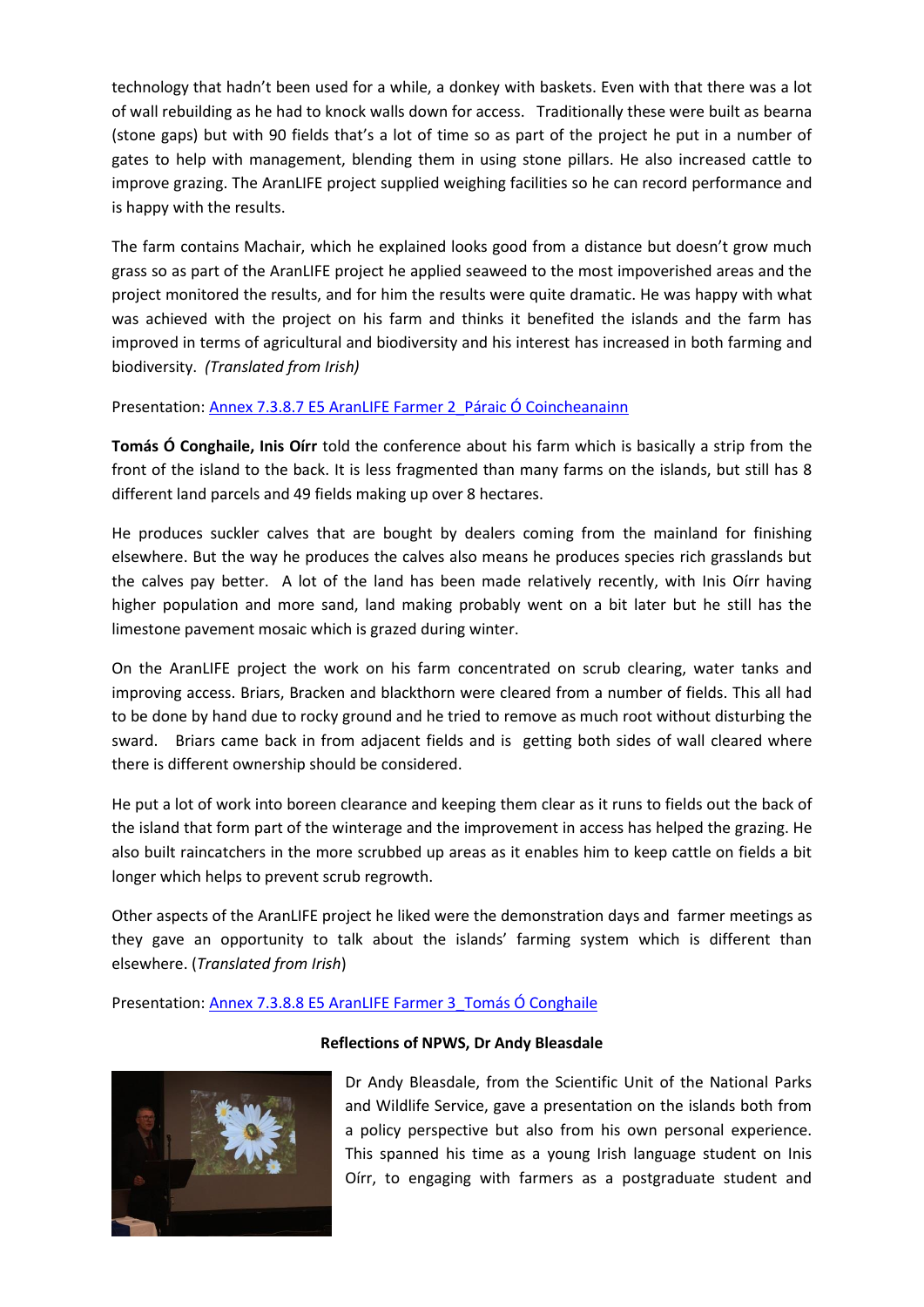continued through his ongoing engagement with the island as his family grew up. This set the context for his talk and indeed for the AranLIFE project, for whilst the project was about working with priority habitats on land designated as Special Areas of Conservation and /or Special Protection Areas, there is a much wider context, i.e. that the biodiversity, the culture, the language, past and present farming and practices are all part of "the story". His thesis was that people and place should be central in any policy context.

He talked about the different habitats on the island, Pábháil Aolchloiche (limestone pavement), Féarach cailcreach (calcareous grassland) and Machaire (machair) and highlighted the flora and fauna associated with these habitats and how many of the agricultural practices required to maintain these habitats were changing, which creates challenges for maintaining or improving their conservation status. While designations are static, management needs to evolve to meet changing circumstances and people.

He saw projects like AranLIFE as a great help in linking policy and practice. He had been involved with the project from the very beginning and he could see why the project was successful. From the beginning, the project embraced the views of all the different shareholders, through discussion and debate and action, which continued throughout its duration. Working together was a central theme of the project and hopefully this type of approach can be developed in other areas.

# *(Translated from Irish)*

Presentation[: Annex 7.3.8.9 E5 reflections of NPWS\\_Andy Bleasdale](7.3.8.9%20E5%20AranLIFE%20reflections%20of%20NPWS_Andy%20Bleasdale.pdf)

# **Day Two : Farm Visits**

In the morning conference delegates had the opportunity to visit one of the participant farms and view the farming system, habitats and work completed during the project. Participant farmers also were present on the walks to answer any queries about the project.



#### **Farm Visit 1: The Cliff Walk**

This walk was to the west of the island on the farm of Pauraic Dirrane. Pauraic's farm is nearly all within the SAC and is composed of Limestone Pavement and Calcareous grasslands and mosaics of the two. Under AranLIFE he cleared areas of scrub, constructed and repaired a number of raincatchers and increased grazing on some areas to improve habitat condition. The farm runs to the sea cliffs, part of which collapsed in the last year.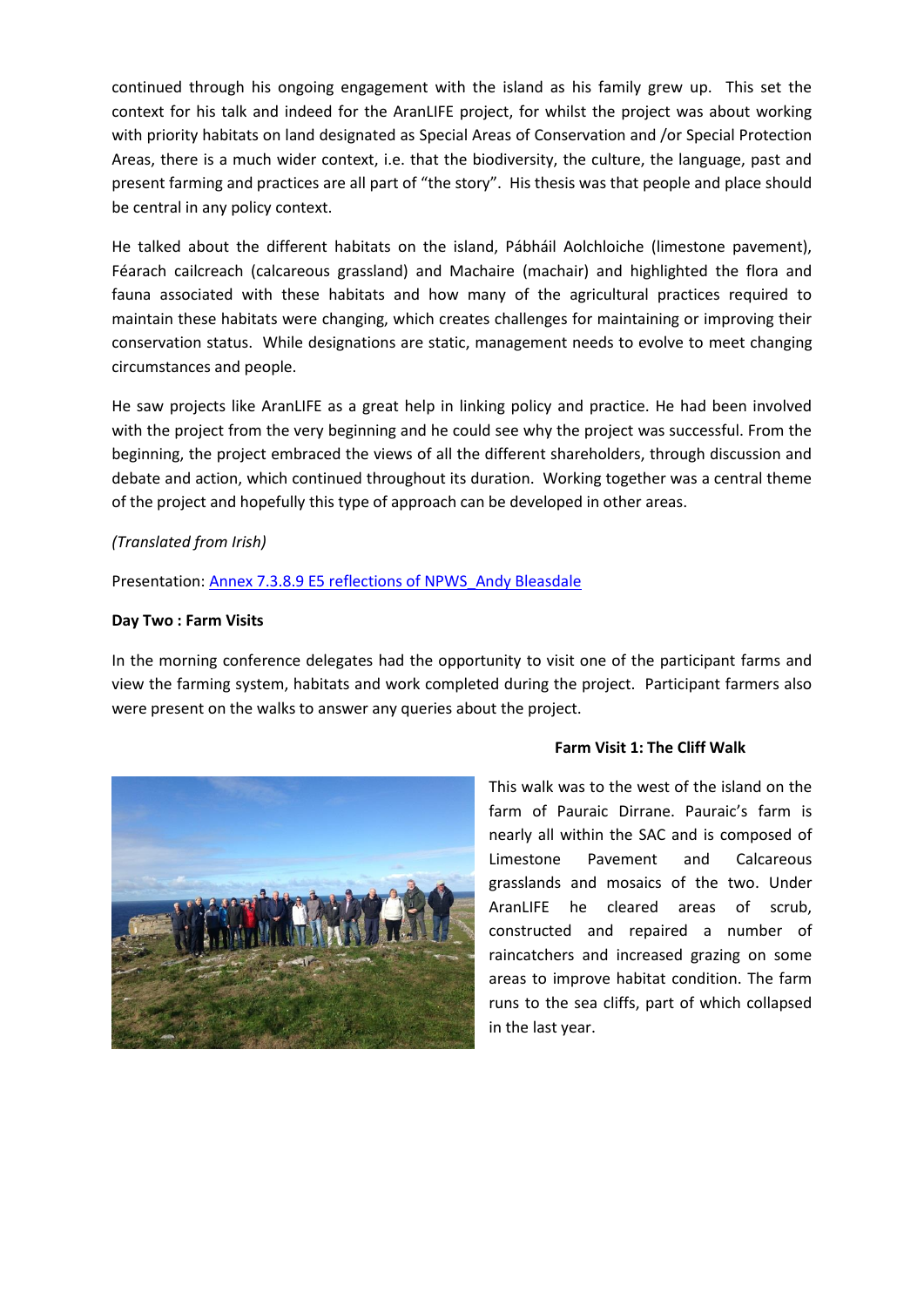#### **Farm Visit 2: The Boreen Walk**



This was a visit to two farms in the centre of the island, farmed by Míchéal Ó Conghaile and Cyril Ó Flaitheartha, both of whom completed a range of works within the AranLIFE project including, improvements in access, scrub clearance, construction of new and repair of broken raincatchers and targeted grazing. Both these farms are highly fragmented, with the different land parcels connected by a series of boreens (narrow laneways), which were cleared under AranLIFE and gates strategically placed to enable

grazing of the boreen which will help keep them clear.



#### **Farm Visit 3: The Machair Walk**

This was a visit to the farm of Pádraic Ó Flaibhearta. Located in the east of the island it contains Machair, Limestone Pavement and Calcareous grassland and mosaics of the latter two. The delegates visited the different habitats and looked at the different actions undertaken which include applications of seaweed on the Machair, rabbit control, scrub removal, provision and reconstruction of raincatchers and additional grazing.



#### **Dr Míchéal Ó Briain: An EU Perspective**

Dr Míchéal Ó Briain, Nature Unit, DG Environment, gave a presentation on the EU perspective on farming for nature. He described some of the conservation issues within Europe, giving the example of the decline of the Curlew in Ireland. He then spoke of the importance of nature conservation from a moral duty and also the role of healthy ecosystems in regulating the environment and climate and the direct and indirect economic benefits. Dr Ó

Briain described the EU directives dealing with nature conservation with their objective being to achieve healthy thriving species populations and habitats and to ensure long term survival. These include the Natura 2000 sites made up of Special Protection Areas (SPA) and Special Areas of Conservation (SAC). The key principles of Natura 2000 are that sites are selected exclusively on scientific grounds, have strong legal protection, are not nature reserves but managed in collaboration with land owners and users. New activities or development are not automatically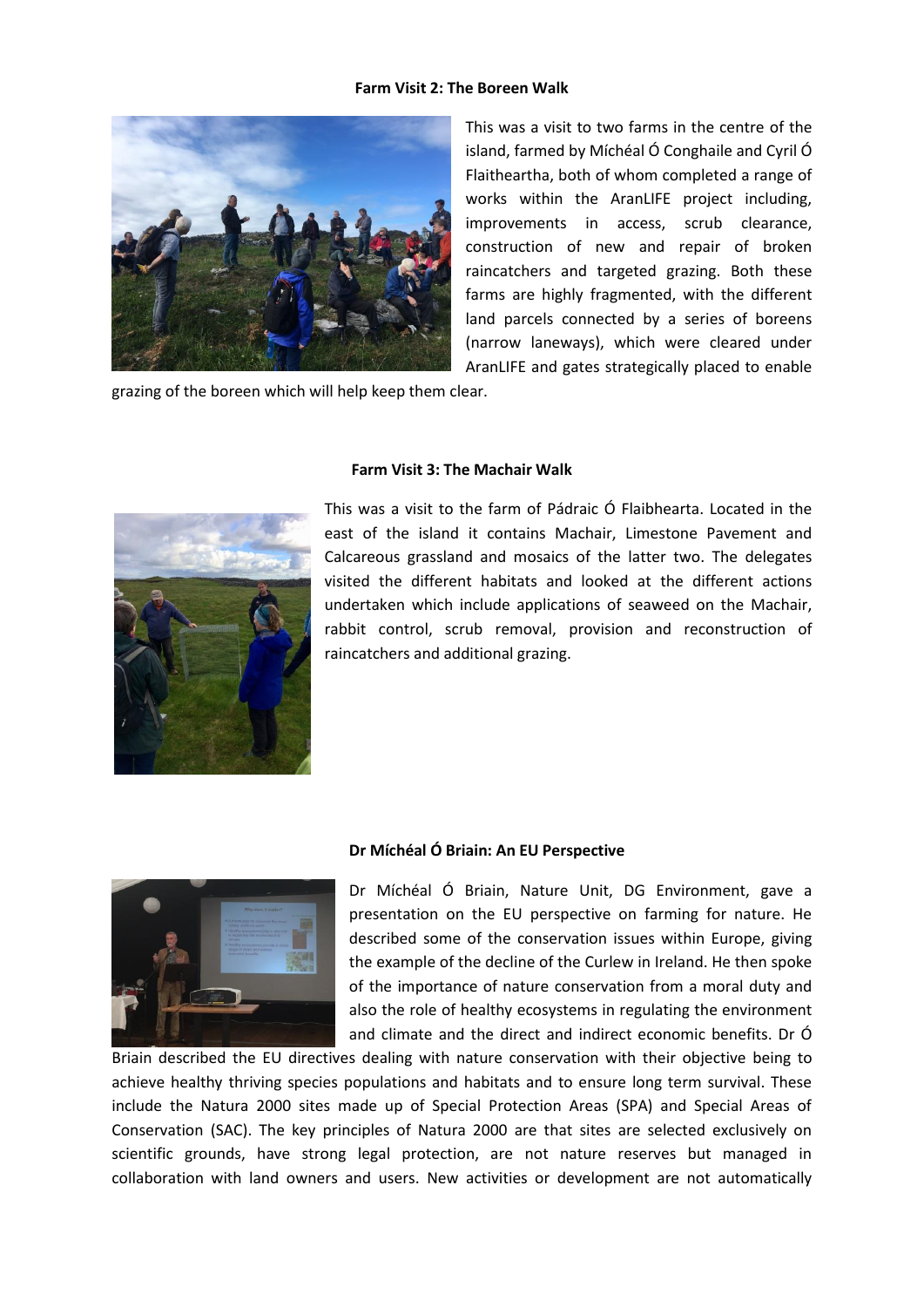excluded but require appropriate assessments. Within Europe there are 27 758 sites totalling 1 322 630 km² which is just over 18% of the European land area and approximately 9% of the seas with the EU. An interesting point is 40% of Natura 2000 land area is farmland, highlighting the important role farming has in maintain and enhancing Europe's nature capital.

There is a recognised need for funding to maintain these areas and there are different EU funds to support management including the Common Agricultural Policy (esp. Rural Development) and the LIFE fund, which co-funded 75% of the costs of the AranLIFE project. Within agri-environment measures there is also increasing interest in result-based payments for farming and nature which are being tested in Ireland and other Member States.

Dr Ó Briain detailed the LIFE program and how it supports best practice and demonstration allowing practical actions like those seen on the field trips within the conference. The next LIFE programme will have an enhanced budget will have strong synergies with other funds e.g. in the new CAP, possibility for Member States to use a percentage of Rural Development funding to leverage support and upscale Strategic Nature Projects.

In summary Dr Ó Briain said Natura 2000 is an opportunity for farming but will only work if real partnership with farmers are established. There is a deed for targeted actions, with good ecological advice, locally adapted to demonstrate what works in practice and the Result Based approaches could be beneficial to areas. He stated that initiatives such as AranLIFE are really important – but always need follow up continuity and it was good to see the proposed plans on the islands after AranLIFE. He talked about the new CAP proposals and it was important to get involved in the discussions to get the best outcome for farming and nature. *(Translated from Irish)*

Presentation: [Annex 7.3.8.10 E5 EU perspective\\_Míchéal O'Briain](7.3.8.10%20E5%20AranLIFE%20EU%20perspective_Míchéal%20O)



# **Gwyn Jones: Learning lessons for future policy**

Gwyn Jones from the European Forum for Nature Conservation and Pastoralism gave a talk on learning lessons for future policy. He started by quoting Engel's Law that as income rises, the proportion of income spent on food falls – this is the backdrop to all discussions on farm support and seems to imply that support is required for most or all farms. But that gives power to the taxpayer, who has a right to determine the conditions or outputs

required. This applies equally to the intensive, supposedly 'commercial', sectors, which is very important since it is those types of farms which dominate the market and lobby for the regulatory framework within which both they and High Nature Value farming operate (and which currently makes HNV farming uncompetitive).

So a new approach is required, one which takes a holistic view and uses a range of complementary measures to deliver results for society – single simple measures can't be expected to deliver well on multiple objectives. Payments for eco-systems services, including using outcome based payments from the State, are a key element in such an approach, but not the only ones. Developing and implementing these approaches takes time and a willingness to participate (and to fail). Key challenges include working through payment rationales and avoiding unintended consequences from any change in how support is delivered; place-based modelling and field testing are essential elements of 'keeping it real'. Extending current pilots to other areas or species/habitats etc. sets a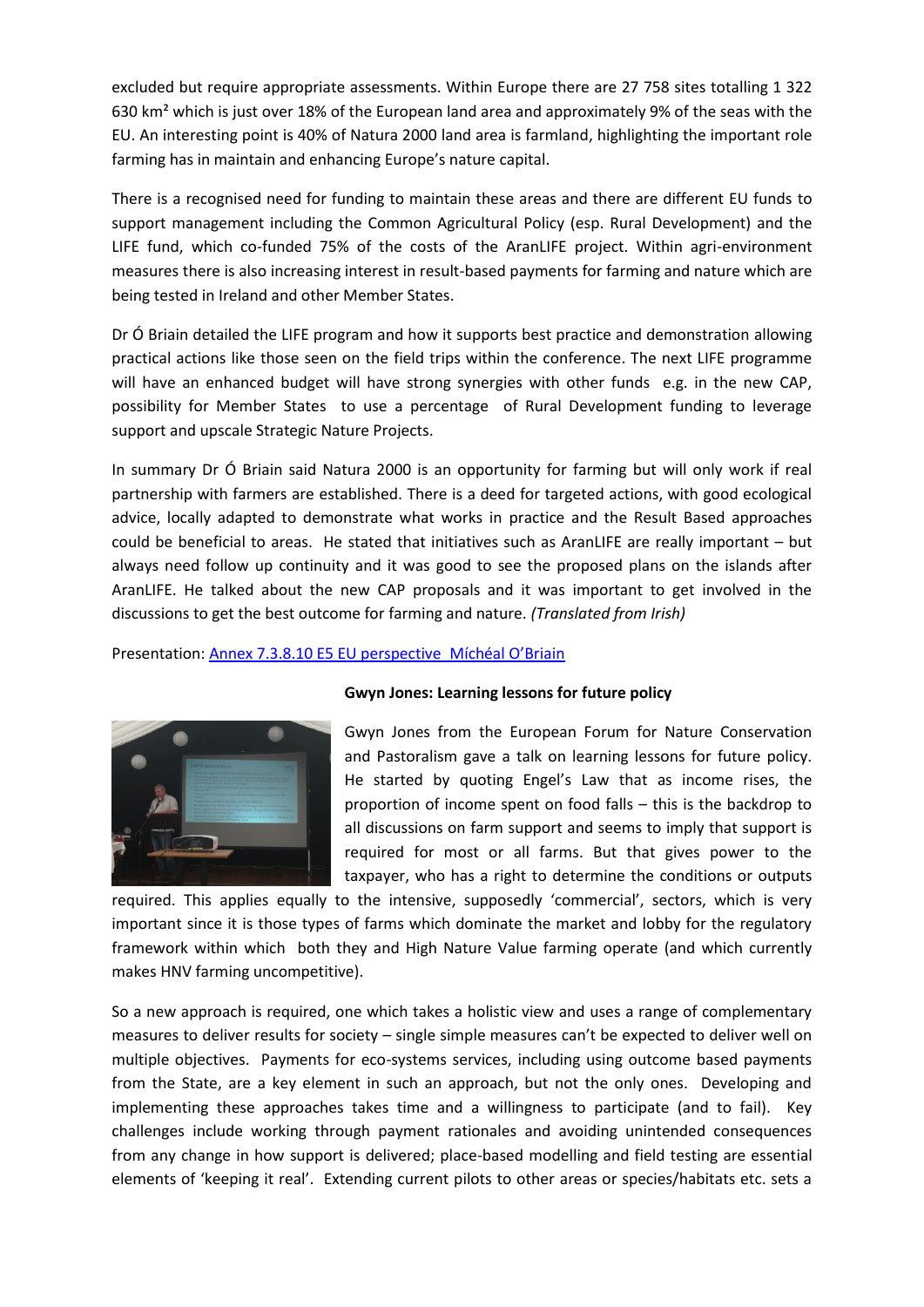range of not inconsiderable challenges; extending the approach to other policy objectives (water quality, flood control, carbon capture….) requires a lot of development and coordination; extending it to all farms is something whose difficulties have hardly been considered.

There is usually a limit to personnel capacity and there are constraints in the knowledge base, trialling and engagement. Within the policy development process, time is a key ingredient – the time to start is now.

The present EIP process is a step forward but the link to innovation can become a constraint on its own. It is also a very piece meal approach when there needs to be a clear main stream plan so approaches can be taken at an increased level. Some knowledge already exists; Results Based Agrienvironment Programmes have been trialled and are very clear in the outputs required.

Presentation[: Annex 7.3.8.11 E5 Learning Lessons Future Policy\\_Gwyn Jones](7.3.8.11%20E5%20AranLIFE%20Learning%20Lesson%20Future%20Policy_Gwyn%20Jones.pdf)



# **Margaret Murray DAFM, The Irish Approach**

Margaret Murray from Department of Agriculture, Food and Marine (DAFM) spoke on current Irish Policy in agri-environment programmes. Agri-environments schemes have been an important part of the Rural Development Plan. REPS started in 1994 and took a whole farm approach. This was followed by AEOS in 2010 which had an environmental action based approach and was followed by GLAS in 2015 with a targeted environmental assets and action

approach. More recently European Innovation Partnerships (EIP) have been used for specific environmental issues, trialling innovative approaches through partnership. Two specific themed ones are presently running, the Pearl Mussel EIP (€10 million) and the Hen Harrier EIP (€25 million). In addition there have been two open calls, €4 million for general themes and €20 million for environmental themes. The latter focused on Rural Development priorities 4, restoring, preserving and enhancing ecosystems and 5, resource-efficient, climate-resilient economy. The call is a competitive approach with a two stage selection procedure. The first shortlisted projects produce a detailed project plan, the costs of which are funded under the RDP. These plans are assessed by a selection committee and scored and a final selection is made. The first open call generated 118 ideas with 22 to proceed to funded project-plan stage and 12 were chosen for implementation. The second open call generated 68 ideas. 19 are selected to next stage and final selection will be made shortly. Caomhnú Árann, a project following AranLIFE was one of the successful projects in the first call. DAFM are now working with the successful groups to help implement the plans. Some of the issues for EIPs are that the themed ones; Freshwater Pearl Mussel and Hen Harrier EIP are big, encompassing large areas of land and large numbers of farmers. So they can be challenging to deliver whilst maintaining local identity and ownership. The open call ones are smaller and the hope is the results from these approaches can feed into future RDPs.

Whilst the EIP is new to DAFM, it is not the first experience in dealing with locally led programmes. DAFM have been involved in successful programmes like the Burren Programme, Results Based Agrienvironment Programmes (RBAPS), the Hen Harrier programme and of course AranLIFE as DAFM are one of the co-funders. DAFM see more learning opportunities in the present EIP projects and are willing to listen and respond.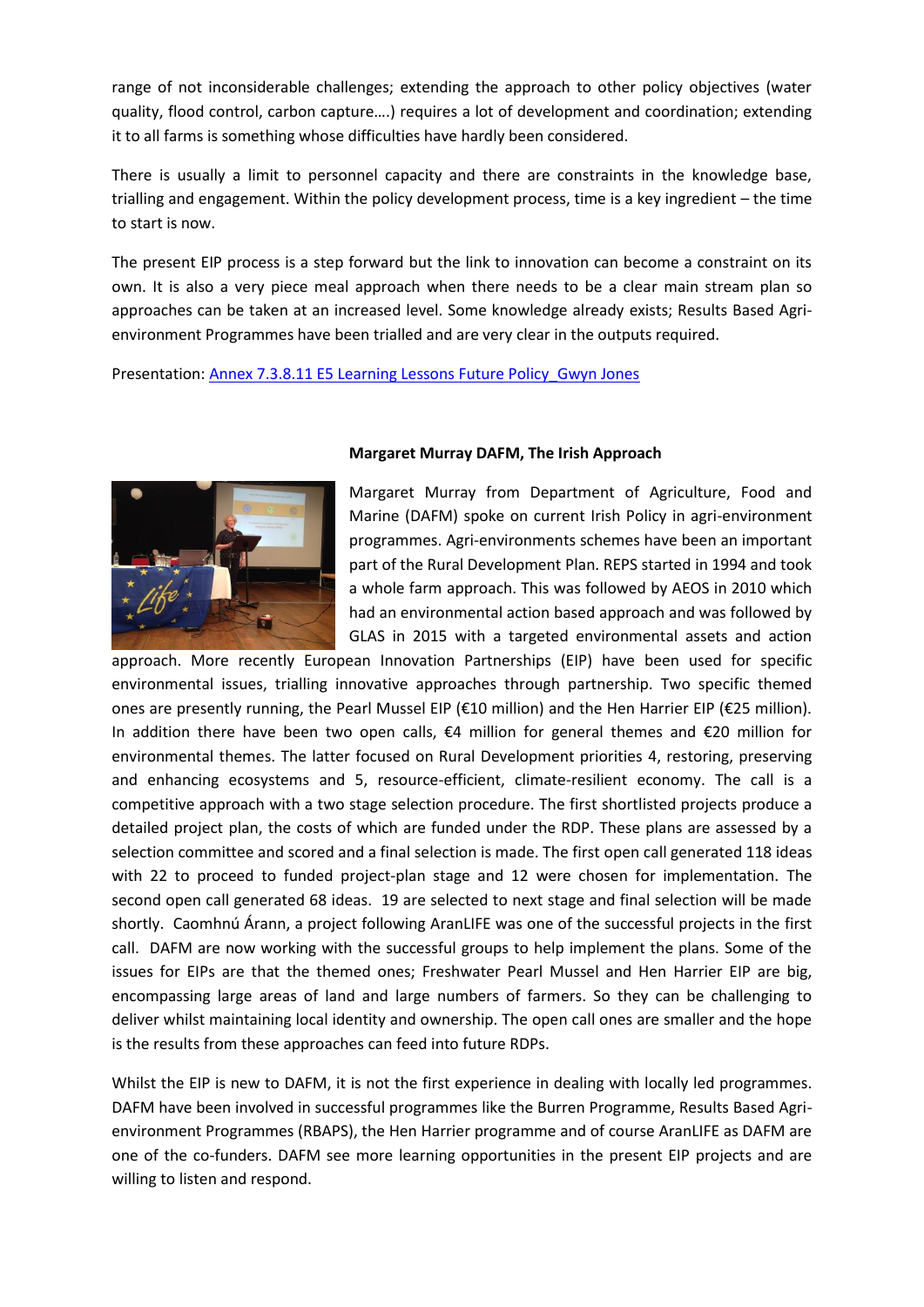# **Conference Delegates**

|                | <b>Name</b>    | <b>Surname</b>    | Organisation                    |
|----------------|----------------|-------------------|---------------------------------|
|                |                |                   | <b>National Monuments</b>       |
| 1              | Olive          | Alcock            | Service                         |
| $\overline{2}$ | Penny          | <b>Bartlett</b>   | <b>NPWS</b>                     |
| 3              | Andy           | Bleasdale         | <b>NPWS</b>                     |
| 4              | Debbie         | <b>Brown</b>      | <b>NIEA</b>                     |
| 5              | Amanda         | <b>Browne</b>     | AranLIFE                        |
| 6              | Thomas         | <b>Burke</b>      | <b>Burren Farmer</b>            |
|                |                |                   | <b>National Monuments</b>       |
| 7              | Hugh           | Carey             | Service                         |
| 8              | Pádraig        | Cronin            | KerryLIFE                       |
| 9              | Sorcha         | de Brúch          | <b>DCHG</b>                     |
| 10             | Edel           | de Paor           | Ateangaire                      |
| 11             | Eileen         | Delaney           | <b>DAFM</b>                     |
| 12             | Hannah         | Denniston         | <b>DAFM</b>                     |
| 13             | Louise         | Duignan           | <b>Teagasc Walsh Fellowship</b> |
| 14             | <b>Brendan</b> | Dunford           | <b>Burren</b>                   |
| 15             | John           | Finn              | Teagasc                         |
|                | Mary           |                   |                                 |
| 16             | Catherine      | Gallagher         | <b>Pearl Mussel Project</b>     |
| 17             | Seamus         | Hassett           | <b>NPWS</b>                     |
| 18             | Terence        | Henry             | <b>DAERA</b>                    |
| 19             | Gwyn           | Jones             | <b>EFNCP</b>                    |
| 20             | Ivan           | Kelly             | Teagasc                         |
| 21             | Mark           | Kingston          | <b>DAERA</b>                    |
| 22             | Giles          | Knight            | <b>Ulster Wildlife Trust</b>    |
| 23             | Mary           | Lavelle           | Comhar na nOileán               |
| 24             | Jack           | Lovell            |                                 |
| 25             | Angela         | Lovell            |                                 |
| 26             | Deirdre        | Lynn              | <b>NPWS</b>                     |
| 27             | John           | Lynn              | <b>DAERA</b>                    |
| 28             | Steve          | Lynott            | KerryLIFE                       |
| 29             | Aodhán         | Mac Cormaic       | <b>DCHG</b>                     |
| 30             | Seán           | Mac Eoin          | <b>DCHG</b>                     |
| 31             | Ronan          | Mac Giollapharaic | Inis Mór                        |
| 32             | Conor          | MacThaidhg        | Comhar na nOileán               |
| 33             | Caitriona      | Maher             | <b>EFNCP</b>                    |
| 34             | John           | Marrinan          | <b>Burren</b>                   |
| 35             | Jim            | McAdam            | AFBI                            |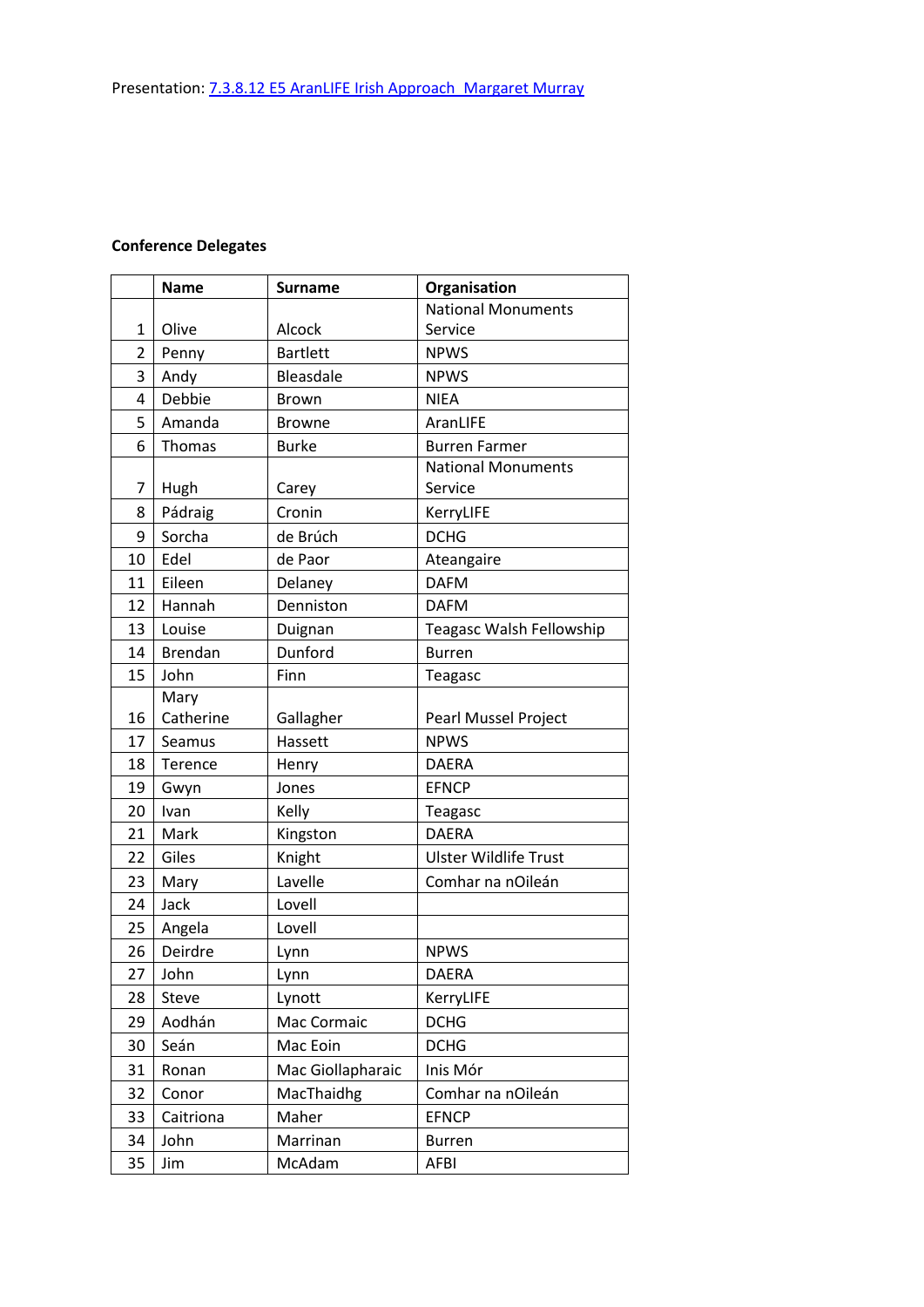| 36 | Geraldine  | McAdam           |                      |
|----|------------|------------------|----------------------|
| 37 | Chris      | McCarney         |                      |
| 38 | Patrick    | McGurn           | AranLIFE             |
| 39 | Niamh      | McGurn           | AranLIFE             |
| 40 | Patrick Óg | McGurn           | AranLIFE             |
| 41 | Bernard    | McKay            | Farmer               |
| 42 | Derek      | McLoughlin       | Pearl Mussel Project |
| 43 | Allan      | Mee              | <b>IRD Dulhallow</b> |
| 44 | Enda       | Mooney           | <b>NPWS</b>          |
| 45 | Margaret   | Murray           | <b>DAFM</b>          |
| 46 | Gráinne    | Ní Chonghaile    | AranLIFE             |
| 47 | Pádraig    | Ó Fearchair      |                      |
| 48 | Daire      | Ó hUallacháin    | Teagasc              |
| 49 | Ciarán     | O Keefe          | <b>NPWS</b>          |
| 50 | Cliona     | O'Brien          | <b>NPWS</b>          |
| 51 | Míchéal    | O'Briain         | DG ENV EC            |
| 52 | Richard    | O'Callaghan      | KerryLIFE            |
| 53 | Mick       | O'Connell        |                      |
| 54 | Richard    | O'Donnell        | <b>Burren</b>        |
| 55 | Barry      | O'Donoghue       | <b>NPWS</b>          |
| 56 | Eileen     | O'Rourke         | <b>UCC</b>           |
| 57 | Lorcan     | O'Toole          | Golden Eagle Trust   |
| 58 | Melina     | Quinn            | <b>NIEA</b>          |
| 59 | Vinny      | Smith            | <b>DAERA</b>         |
| 60 | John       | Spink            | Teagasc              |
| 61 | Denis      | Strong           | <b>NPWS</b>          |
| 62 | Mary       | Uí Bhriain       |                      |
| 63 | Máire Bn   | Uí Chonghaile    | Inis Mór             |
| 64 | Thomas     | Van Rensberg     | <b>NUIG</b>          |
| 65 | Stephen    | Ward             |                      |
| 66 | Morgan     |                  | Teicneoir            |
| 67 | Thomas     | Conneely         | AranLIFE             |
| 68 | Maureen    | Conneely         | AranLIFE             |
| 69 | Tom        | Conneely         | AranLIFE             |
| 70 | Cathal     | Conneely         | AranLIFE             |
| 71 | John J     | Conneely         | AranLIFE             |
| 72 | Peter      | Conneely         | AranLIFE             |
| 73 | Patrick    | Conneely Stephen | AranLIFE             |
| 74 | Mary       | Curran           | AranLIFE             |
| 75 | Pádraic    | <b>Dirrane</b>   | AranLIFE             |
| 76 | Norah      | Dirrane          | AranLIFE             |
| 77 | Mary Ann   | <b>Dirrane</b>   | AranLIFE             |
| 78 | Seán       | Dirrane          | AranLIFE             |
| 79 | Margaret   | Dirrane          | AranLIFE             |
| 80 | Macdara    | Dirrane          | AranLIFE             |
| 81 | Owen       | Dirrane          | AranLIFE             |
| 82 | Maureen    | Dirrane          | AranLIFE             |